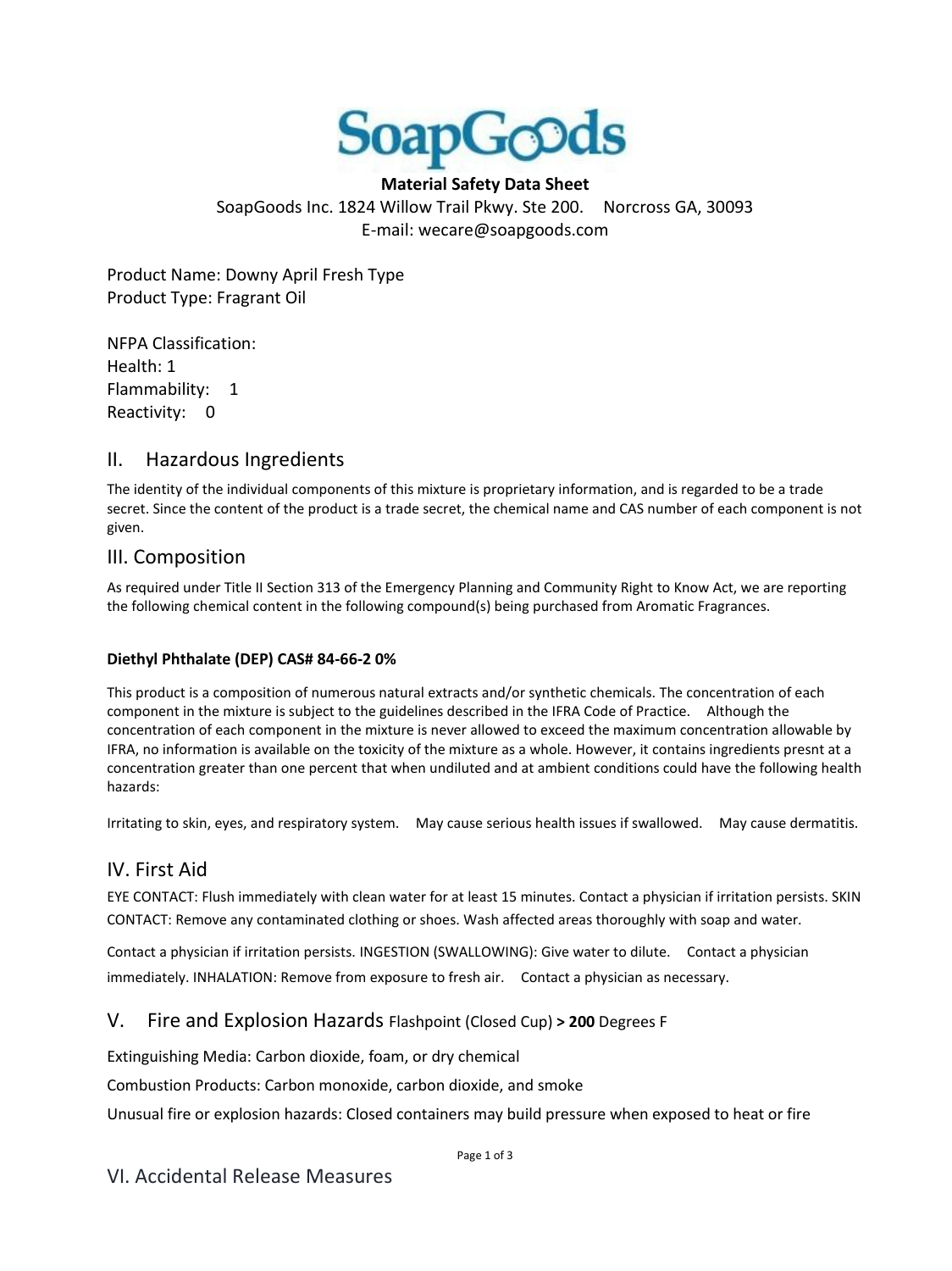SPILLS CLEAN-UP: Eliminate all ignition sources. Absorb liquid spills on suitable absorbent material. Sweep up solids and dispose of in accordance with local, state, and federal regulations.

# VII. Handling and Storage

STORAGE REQUIREMENTS: Store in a cool, dry, ventilated area away from heat sources. Keep containers tightly closed and upright when not in use.

# VIII. Exposure Control and Protection Information

EYE PROTECTION: Splash resistant safety glasses. SKIN PROTECTION: The use of chemical resistant gloves is

recommended. Contaminated clothing and shoes should be

cleaned before re-using. Acceptable industrial hygiene practices should be maintained. RESPIRATORY: None generally required. VENTILATION: General ventilation is adequate. Use exhaust fan if necessary.

CHEMICAL STABILITY: Stable under normal circumstances INCOMPATIBILITY (MATERIALS TO AVOID): Avoid contact with acids, alkalis, or oxidizing agents REACTIVITY AND UNDER WHAT CONDITIONS: This product presents no significant reactivity hazard. It is stable and

will not react with water nor is it pyrophoric. Hazardous polymerization will not occur. Avoid contct or contamination with strong acids, alkalis, or oxidizing agents.

### IX. Physical Data

|                         |                  | $C + \lambda$         |                        |              |
|-------------------------|------------------|-----------------------|------------------------|--------------|
| Odor:                   | Characteristic   |                       | Solubility in Water    | Insoluble    |
| Appearance              | <b>Colorless</b> | Pale Yellow, 4<br>To: |                        |              |
| Refractive Index        | 1.4821 To        | 1.4921                | Vapor Density (Air=1): | Greater than |
| <b>Specific Gravity</b> | $0.9810$ To      | 0.9910<br>$H2O = 1$   | Vanillin               | $0.00\%$     |

X. Stability and Reactivity

# XII. Ecological Information

Avoid contamination of ground, soil, and surface water

# XI. Toxicology Information

There is no data for this product. The health hazards are accessd based on the materials in this preparation.

# XIII. Disposal Considerations

Waste Disposal: Place material in a sealed container and dispose of in accordance with all local, State, and Federal regulations.

#### Page 2 of 3 XIV. Transportation Information

Transportation by ground, air, or vessel: Not Restricted